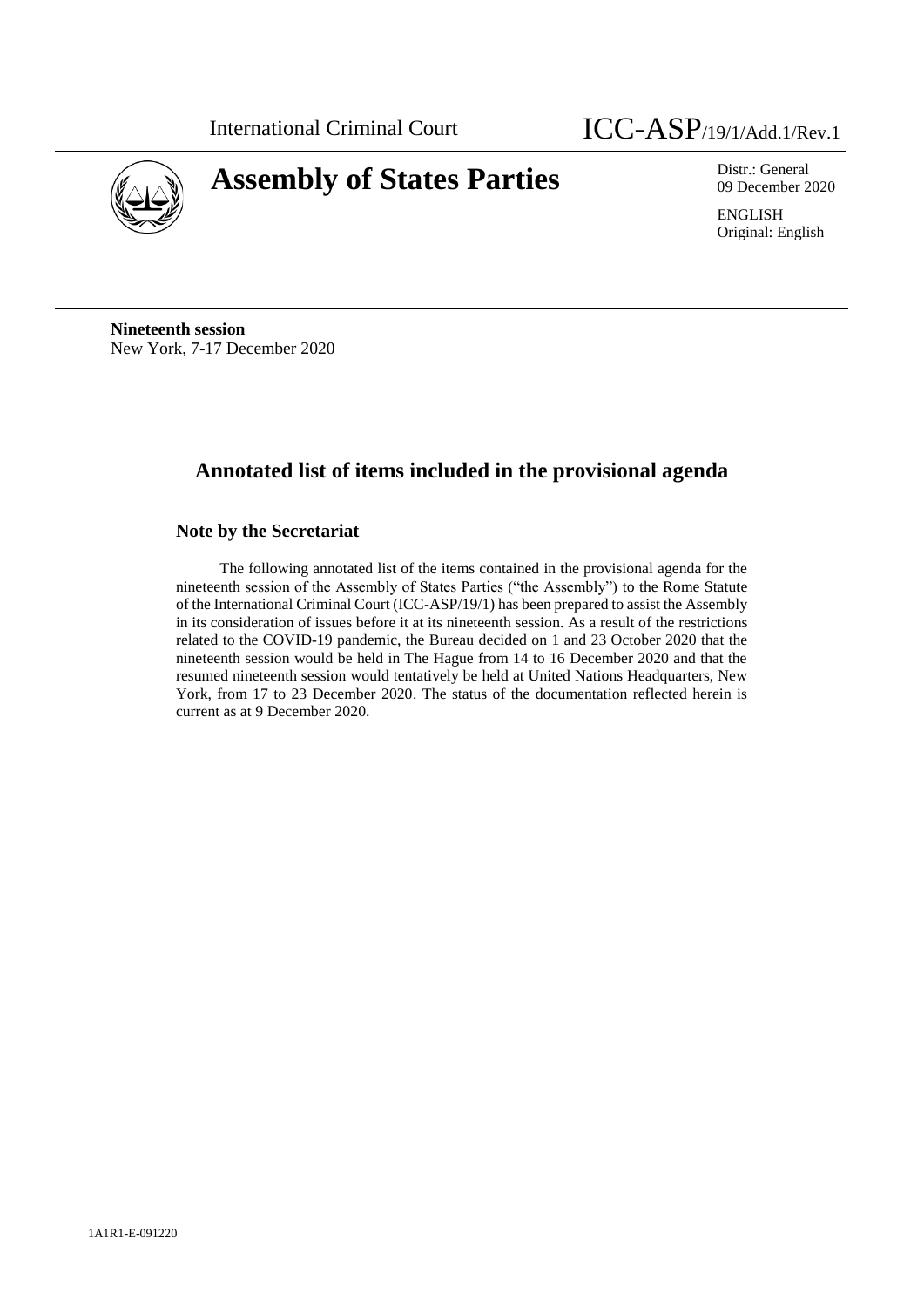# **1. Opening of the session by the President**

In accordance with article 112, paragraph 6, of the Rome Statute, the Assembly meets once a year in regular session. At the 9th meeting of the eighteenth session, on 6 December 2019, the Assembly decided to hold its nineteenth session in New York from 7 to 17 December 2020. On 1 and 23 October 2020, the Bureau took decisions to hold the nineteenth session in The Hague from 14 to 16 December 2020, and to tentatively hold the resumed nineteenth session in New York from 17 to 23 December 2020.

# **2. Silent prayer or meditation**

Pursuant to rule 43 of the Rules of Procedure of the Assembly of States Parties, immediately after the opening of the first plenary meeting and immediately preceding the closing of the final plenary meeting, the President shall invite the representatives to observe one minute of silence dedicated to prayer or meditation.

#### **3. Adoption of the agenda**

Rules 10 to 13 and 18 to 22 of the Rules of Procedure concerning the agenda are applicable to regular sessions.

In accordance with rules 10 and 11 of the Rules of Procedure, the provisional agenda for the nineteenth session was issued on 9 January 2020. In accordance with rule 19 of the Rules of Procedure, the agenda shall be submitted to the Assembly for approval as soon as possible after the opening of the session.

#### *Documentation*

Provisional agenda (ICC-ASP/19/1)

#### **4. Election of the President for the twentieth to twenty-second sessions**

In accordance with article 112, paragraphs 3 (a) and (b), of the Rome Statute, the Assembly shall have a Bureau consisting of a President, two Vice-Presidents and 18 members elected by the Assembly for three-year terms. Furthermore, the Bureau shall have a representative character, taking account, in particular, equitable geographical distribution and the adequate representation of the principal legal systems of the world.

In accordance with rule 29 of the Rules of Procedure of the Assembly of States Parties,<sup>1</sup> "[s]hould the regular session of the Assembly marking the end of the Bureau's term of office be held later in the calendar year than the previous regular session, the Bureau shall continue to serve until the conclusion of that session. Unless the Assembly decides otherwise, the Assembly shall elect a new composition of the Bureau at the regular session marking the end of the term of office of the Bureau. The Bureau so elected shall assume its functions only at the conclusion of the session at which it is elected and shall hold office until the end of its term. The Bureau shall assist the Assembly in the discharge of its responsibilities."

At its nineteenth session, the Assembly will elect the President for the twentieth to twenty-second sessions.

# **5. Election of two Vice-Presidents and eighteen members of the Bureau for the twentieth to twenty-second sessions**

Pursuant to rule 29 of the Rules of Procedure, as amended by resolutions ICC-ASP/3/Res.2 and ICC-ASP/12/Res.8, at the 5th meeting of its third session, the Assembly agreed on the following composition of the Bureau:

- (a) Group of African States: 5 seats;
- (b) Group of Asia-Pacific States: 3 seats.

<sup>&</sup>lt;sup>1</sup> As amended by resolution ICC-ASP/12/Res.8, annex III.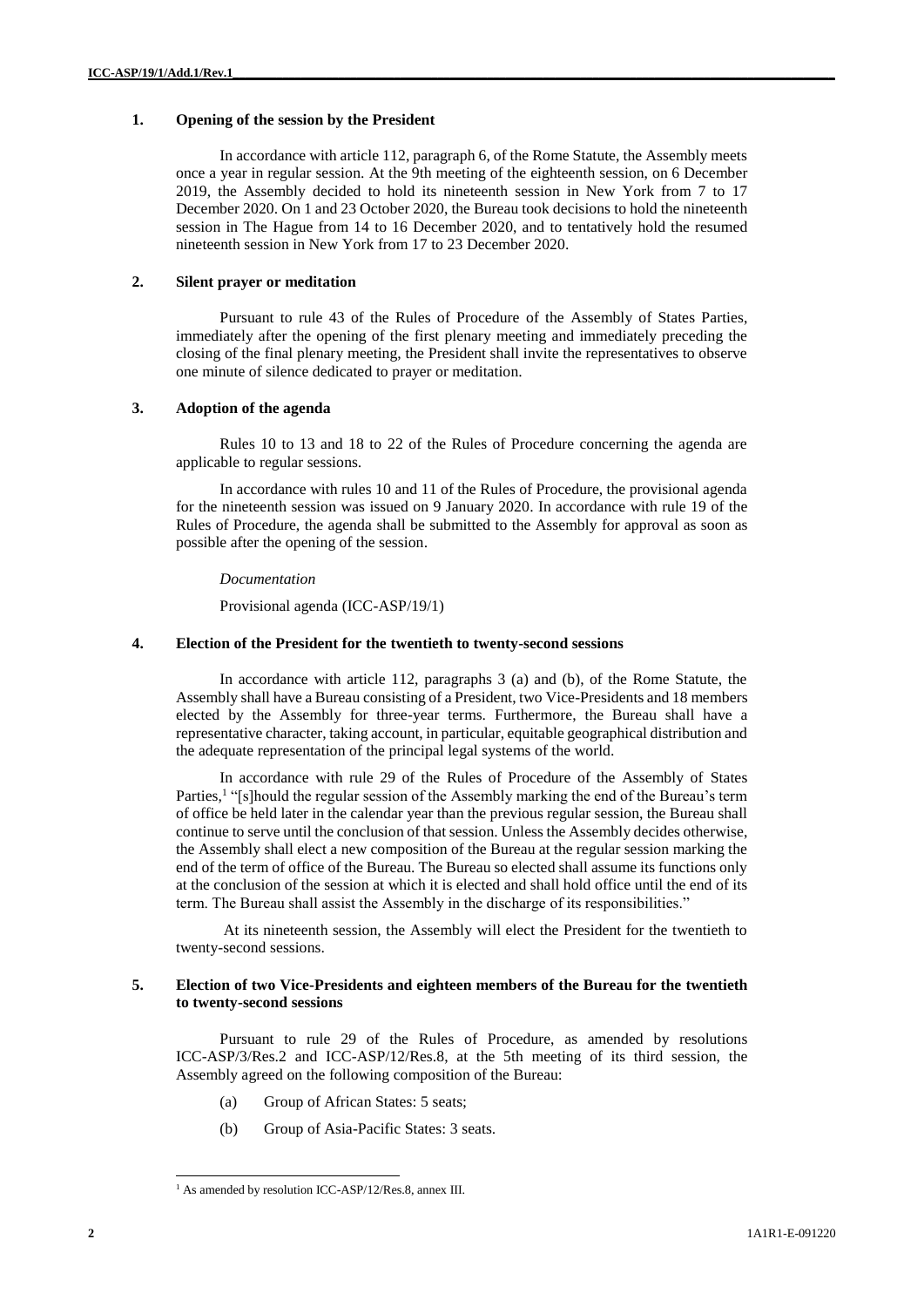- (c) Group of Eastern European States: 4 seats;
- (d) Group of Latin American and Caribbean States: 4 seats; and
- (e) Group of Western European and other States: 5 seats;

At its nineteenth session, the Assembly, pursuant to rule 29 of its Rules of Procedure, will elect the Bureau for the twentieth to twenty-second sessions of the Assembly. It will also elect two Vice-Presidents from among the Bureau members for the same term.

# **6. States in arrears**

According to article 112, paragraph 8, of the Rome Statute, "A State Party which is in arrears in the payment of its financial contributions towards the costs of the Court shall have no vote in the Assembly and in the Bureau if the amount of its arrears equals or exceeds the amount of the contributions due from it for the preceding two full years."

At its fourth session, the Assembly took note of the report of the Bureau on the arrears of States Parties<sup>2</sup> and the recommendations therein and invited the Bureau to report back to the fifth session of the Assembly on the status of arrears, including on suggestions, if necessary, of measures to promote the timely, full and unconditional payment of assessed contributions and advances towards the costs of the Court. Furthermore, the Assembly decided that requests for exemption under article 112, paragraph 8, of the Rome Statute, should be submitted by States Parties to the Secretariat of the Assembly at least one month before the session of the Committee on Budget and Finance ("the Committee"), so as to facilitate the Committee's review of the requests and that the Committee should advise the Assembly before the Assembly decided on any requests for exemption under article 112, paragraph 8, of the Rome Statute.<sup>3</sup>

At its fifth session, the Assembly renewed the appeal to States Parties in arrears to settle their accounts with the Court as soon as possible. In this connection, the Assembly adopted resolution ICC-ASP/5/Res.3 containing recommendations setting out a specific procedure for requesting exemptions from the loss of voting rights<sup>4</sup> and decided that the Bureau should review on a regular basis the status of payments received throughout the financial year of the Court and consider additional measures to promote payments by States Parties, as appropriate.<sup>5</sup>

At its eighteenth session, the Assembly decided that the Bureau, through the President of the Assembly, the Coordinator of the Working Group and the facilitator on arrears, "should continue to monitor the status of payments received throughout the financial year of the Court and consider additional measures to promote payments by all States Parties, as appropriate, continue to engage in dialogue with States Parties that have outstanding contributions or are in arrears, and via the annual facilitation on the topic of arrears, report thereon to the Assembly at its nineteenth session".<sup>6</sup>

#### *Documentation*

Report of the Bureau on the arrears of States Parties (ICC-ASP/19/27)

#### **7. Credentials of representatives of States at the nineteenth session**

#### *(a) Appointment of the Credentials Committee*

Rule 25 of the Rules of Procedure of the Assembly of States Parties, provides that a Credentials Committee shall be appointed at the beginning of each session. It shall consist of representatives of nine States Parties, which shall be appointed by the Assembly on the proposal of the President.

<sup>2</sup> ICC-ASP/4/14.

<sup>3</sup> *Official Records … Fourth session … 2005* (ICC-ASP/4/32), part III, ICC-ASP/4/Res.4, paras. 40, 43 and 44.

<sup>4</sup> *Official Records…Fifth session… 2006* (ICC-ASP/5/32), part III, ICC-ASP/5/Res.3, annex III.

<sup>5</sup> Ibid., para. 42.

<sup>6</sup> *Official Records…Eighteenth session… 2019* (ICC-ASP/19/20), vol. I, part III, ICC-ASP/18/Res.6, annex I, para. 16(b).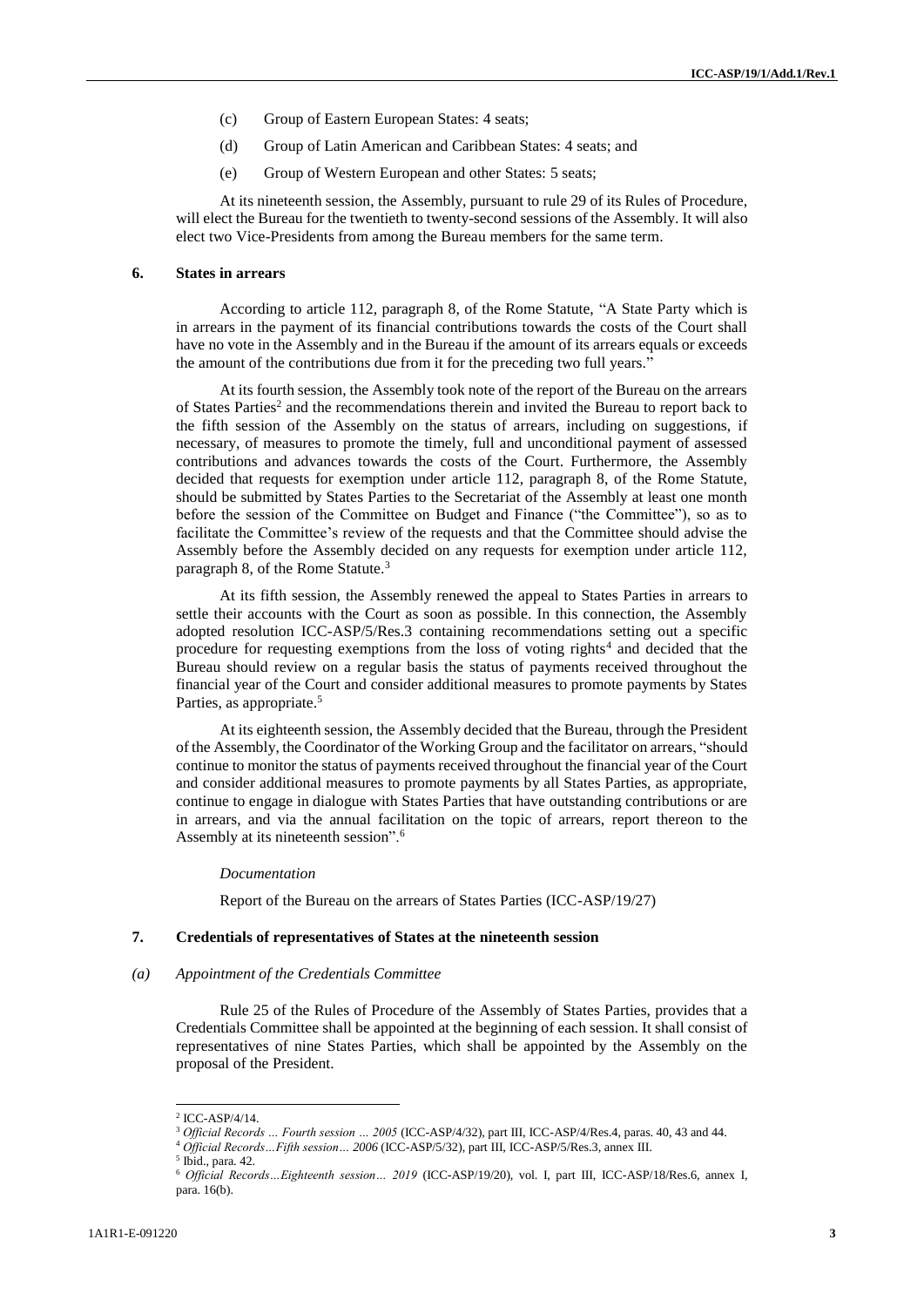#### *(b) Report of the Credentials Committee*

Representation and credentials are regulated by rules 23 to 28 of the Rules of Procedure. In accordance with rule 24, the credentials of representatives of States Parties and the names of alternates and advisers shall be submitted to the Secretariat if possible not later than 24 hours after the opening of the session. The credentials shall be issued by the Head of State or Government or by the Minister for Foreign Affairs or by a person authorized by either of them.

Under rule 25, a Credentials Committee, consisting of representatives of nine States Parties to be appointed at the beginning of each session by the Assembly on the proposal of the President, shall examine the credentials of representatives of States Parties and report to the Assembly without delay.

#### **8. Organization of work**

The Assembly will consider and adopt a programme of work at the beginning of the session on the basis of a proposal by the Bureau.

# **9. General debate**

Each State Party, Observer State, Invited State and a limited number of representatives of civil society shall be invited to participate in the general debate. Ministers, Vice-Ministers and State Secretaries may either deliver a five minute statement from their respective seat in the conference room or have their pre-recorded video played during the plenary meeting during this agenda item. Other statements may be submitted via a prerecorded video or a written statement, which will be posted on the Assembly webpage*.*

*No documentation*

# **10. Report on the activities of the Bureau**

In accordance with article 112, paragraph 2(c), of the Rome Statute, the Assembly shall consider the reports and activities of the Bureau and take appropriate action in that regard.

#### *Documentation*

Report of the Judicial Remuneration Panel (ICC-ASP/19/18)

Report of the Bureau on the Study Group on Governance (ICC-ASP/19/21)

Report of the Bureau on complementarity (ICC-ASP/19/22)

Report of the Bureau on non-cooperation (ICC-ASP/19/23)

Report of the Bureau on the Review of the work and the Operational Mandate of the Independent Oversight Mechanism (ICC-ASP/19/24)

Report of the Court on cooperation (ICC-ASP/19/25)

Annual report of the Head of the Independent Oversight Mechanism (ICC-ASP/19/26)

Report of the Working Group on Amendments (ICC-ASP/19/28)

Report of the Bureau on equitable geographical representation and gender balance in the recruitment of staff of the International Criminal Court (ICC-ASP/19/29)

Report of the Bureau on the Plan of action of the Assembly of States Parties for achieving universality and full implementation of the Rome Statute of the International Criminal Court (ICC-ASP/19/30)

Report of the Bureau on the Budget sub-topics of Budget Management Oversight and Premises (ICC-ASP/19/31)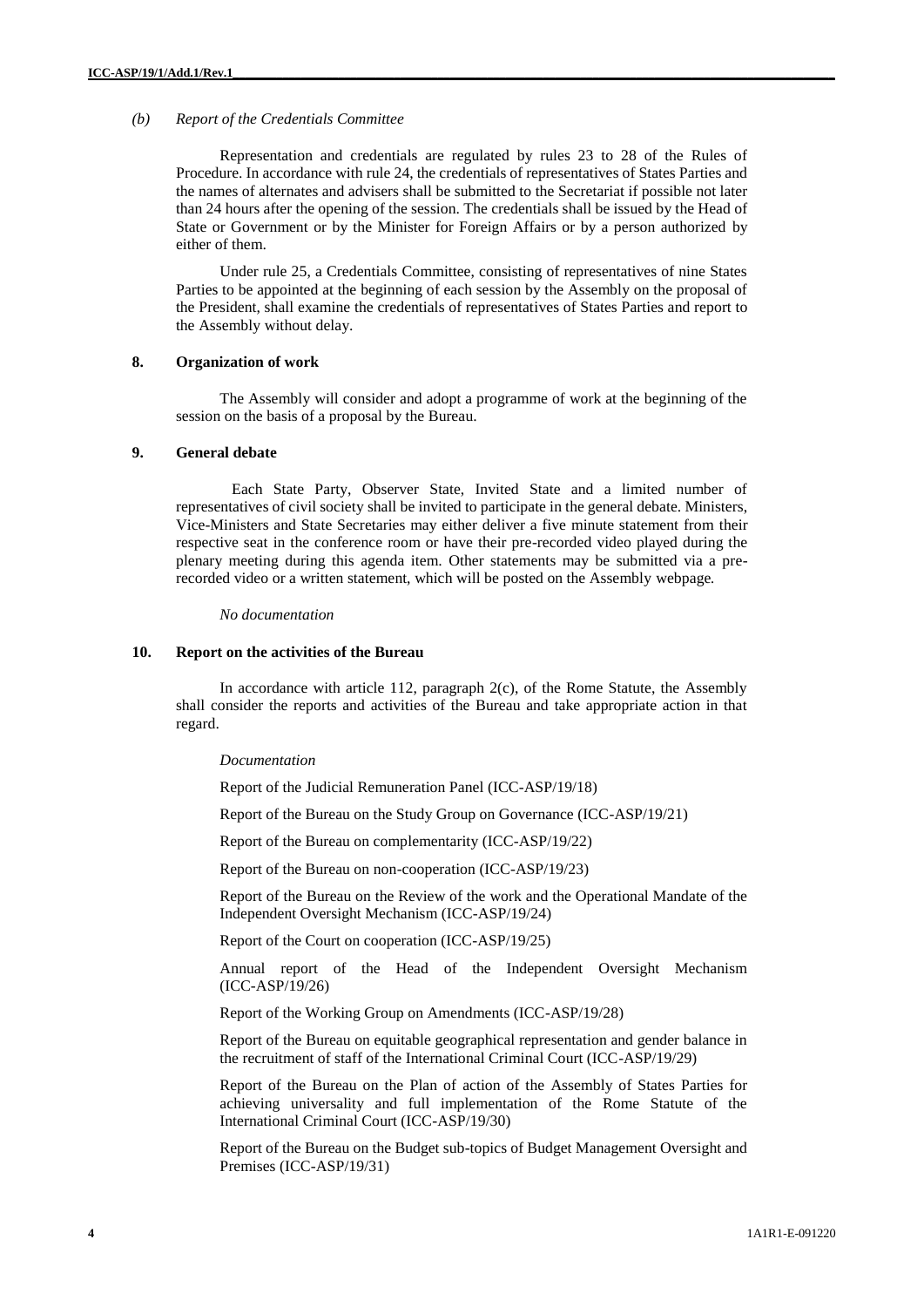Report on the Constitution and Activities of the International Criminal Court Bar Association ("ICCBA") (ICC-ASP/19/32)

Report of the Bureau on cooperation (ICC-ASP/19/33)

Proposal by the Bureau on decision making (ICC-ASP/19/34)

Report of the Bureau on the scheduling of Assembly sessions (ICC-ASP/19/35)

#### **11. Report on the activities of the Court**

Under article 112, paragraph 2(b), of the Rome Statute, the Assembly shall provide management oversight to the Presidency, the Prosecutor and the Registrar regarding the administration of the Court. In accordance with article 112, paragraph 5, of the Rome Statute, the President of the Court, the Prosecutor and the Registrar or their representatives may participate in meetings of the Assembly. As provided in rule 34 of the Rules of Procedure, they may make oral or written statements and provide information on any question under consideration. Accordingly, the President of the Court will present a report on the activities of the Court since the eighteenth session of the Assembly.

#### *Documentation*

Report on the activities of the International Criminal Court (ICC-ASP/19/9)

## **12. Report of the Board of Directors of the Trust Fund for Victims**

By its resolution ICC-ASP/1/Res.6,<sup>7</sup> the Assembly established a Trust Fund for the benefit of victims of crimes within the jurisdiction of the Court, and of the families of such victims, as well as a Board of Directors of the Trust Fund for the benefit of victims.

In accordance with paragraph 11 of resolution ICC-ASP/1/Res.6, the Board shall report annually to the Assembly on the activities and projects of the Fund and on all offered voluntary contributions, regardless of whether they were accepted or refused.

#### *Documentation*

Report to the Assembly of States Parties on the projects and the activities of the Board of Directors of the Trust Fund for Victims for the period 1 July 2019 to 30 June 2020 (ICC-ASP/19/14)

#### **13. Review of the International Criminal Court and the Rome Statute system**

Further to the decision of the Assembly at the eighteenth session to commission an Independent Expert Review of the International Criminal Court and the Rome Statute system and to appoint a Group of Independent Exerts for this purpose (ICC-ASP/18/Res.7), the Assembly will consider the report and recommendations of the Group of Independent Experts and take decisions on their implementation.

#### *Documentation*

Independent Expert Review of the International Criminal Court and the Rome Statute System - Final Report, 30 September 2020 (ICC-ASP/19/16)

# **14. Election of the Prosecutor**

In accordance with paragraph 28 of resolution ICC-ASP/1/Res.2, as amended by resolution ICC-ASP/3/Res.6, the procedures for the nomination of candidates for judges shall apply *mutatis mutandis* to the nomination of the Prosecutor. In addition, in accordance with paragraph 29 of resolution ICC-ASP/1/Res.2, as amended by resolution ICC-ASP/3/Res.6, nominations for the post of the Prosecutor should preferably be made with the support of

<sup>7</sup> *Official Records … First session, New York, 3-10 September 2002* (ICC-ASP/1/3 and Corr.1), part IV.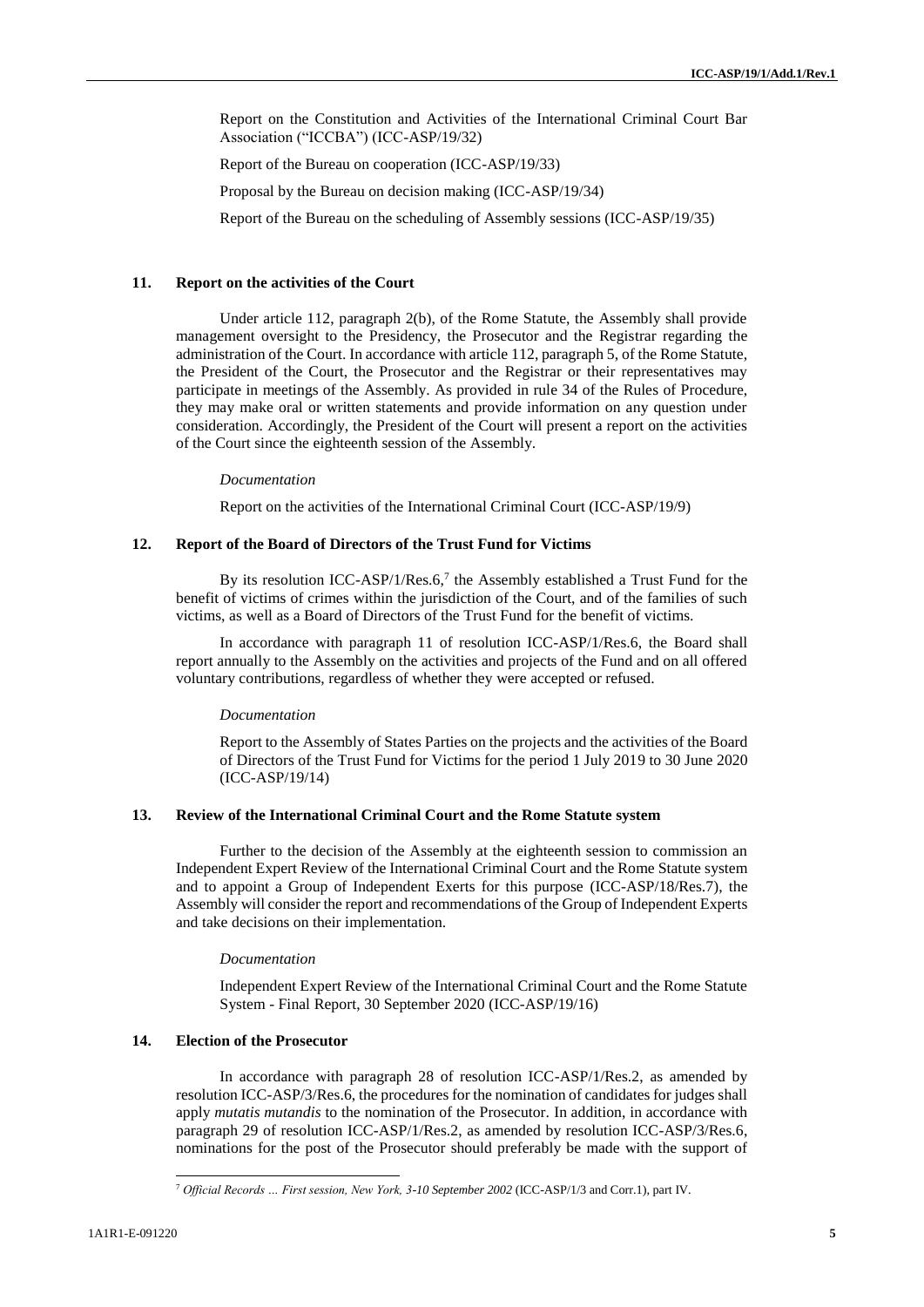multiple States Parties. In accordance with paragraph 33 of resolution ICC-ASP/1/Res.2, as amended by resolution ICC-ASP/3/Res.6, every effort shall be made to elect the Prosecutor by consensus.

On 3 April 2019, the Bureau adopted the Terms of Reference for the Election of the Prosecutor,<sup>8</sup> which provided that the procedures for the nomination and election of the Prosecutor would be supplemented by the work of a Committee on the Election of the Prosecutor, assisted by a panel of experts. The Committee submitted its report<sup>9</sup> on 30 June 2020. On 13 November 2020 the Bureau adopted the "Election of the Prosecutor: Way forward", which supplemented the process set out in the Terms of Reference. On 25 November 2020, pursuant to the "Way forward", the Committee on the Election of the Prosecutor submitted an addendum to its report.<sup>10</sup>

On 30 June 2020, the Bureau decided to open the nomination period for the election of the Prosecutor in accordance with resolution ICC-ASP/1/Res.2 as amended by resolution ICC-ASP/3/Res.6. The nomination period was open between 1 July and 22 September 2020, and was extended until 22 October, 22 November and 13 December, respectively.

#### *Documentation*

Report of the Committee on the Election of the Prosecutor (ICC-ASP/19/INF.2, Add.1, Add.2, Add.3 and Add.4)

Election of the Prosecutor of the International Criminal Court (ICC-ASP/19/19)

# **15. Election of six judges**

On 18 December 2019, the Bureau decided to open the nomination period for the election of six judges in accordance with paragraph 3 of resolution ICC-ASP/3/Res.6, as amended by resolutions ICC-ASP/5/Res.5, ICC-ASP/12/Res.8, annex I, and ICC-ASP/14/Res.4, annex II.

Under the terms of article 36 of the Rome Statute, six judges will be elected to serve for a term of nine years. According to paragraphs 3 and 5, the judges are to be nominated from among persons of high moral character, impartiality and integrity who possess the qualifications required in their respective State for appointment to the highest judicial offices. Every candidate for election to the Court should also have an excellent knowledge of and be fluent in at least one of the working languages of the Court. In addition, two lists of candidates have been established:

(a) *List A:* Candidates having established competence in criminal law and procedure, and the necessary relevant experience, whether as judge, prosecutor, advocate or in other similar capacity, in criminal proceedings;

(b) *List B:* Candidates having established competence in relevant areas of international law such as international humanitarian law and the law of human rights, and extensive experience in a professional legal capacity which is of relevance to the judicial work of the Court.

For purposes of this election to the Court, States Parties will vote for at least one candidate from List A and at least one candidate from List B. In addition, States Parties will vote for at least one candidate from the Eastern European group and at least two candidates from the Group of Latin American and Caribbean States. Furthermore, they shall vote for at least one female candidate.

In accordance with the decision of the Bureau at its 18 December 2019 meeting, the nomination period ran from 6 January to 30 March 2020 (Central European Time), and was extended by the Bureau under an emergency extension until 30 April 2020. Thereafter, the

<sup>8</sup> ICC-ASP/18/INF.2.

<sup>&</sup>lt;sup>9</sup> ICC-ASP/19/INF.2, Add.1 and Add.2.

<sup>&</sup>lt;sup>10</sup> ICC-ASP/19/INF.2/Add.3 and Add.4.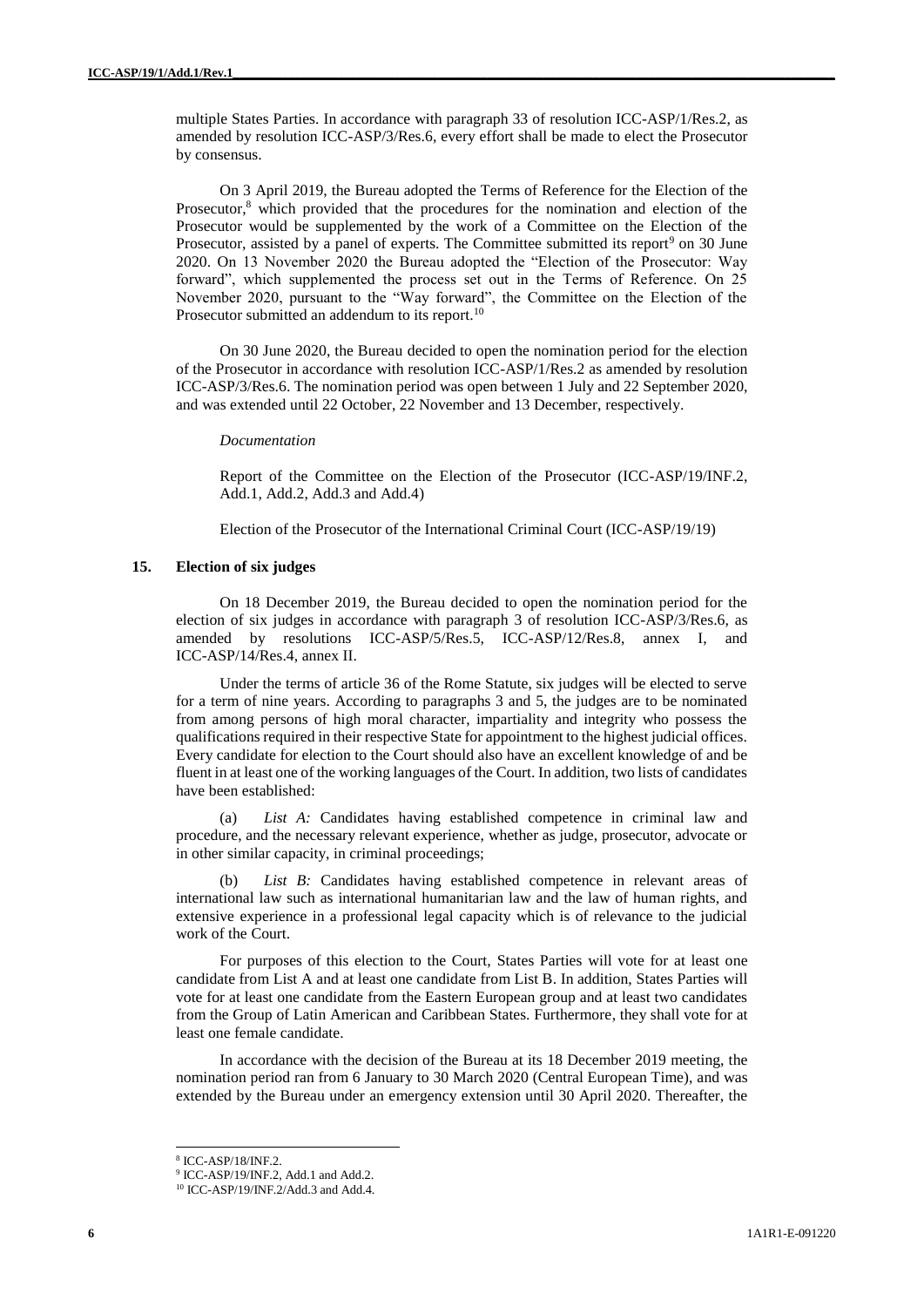nomination period was extended once, by the decision of the President of the Assembly pursuant to ICC-ASP/3/Res.6, until 14 May 2020.

*Documentation*

Seventh election of judges of the International Criminal Court (ICC-ASP/19/2/Rev.2) (Arabic, French and Spanish)

Seventh election of judges of the International Criminal Court (ICC-ASP/19/2/Rev.3 (English only))

Seventh election of judges of the International Criminal Court (ICC-ASP/19/2/Add.1/Rev.1 (Arabic and Spanish))

Seventh election of judges of the International Criminal Court (ICC-ASP/19/2/Add.1/Rev.2 (English and French))

Seventh election of judges of the International Criminal Court (ICC-ASP/19/2/Add.2

Election of the judges of the International Criminal Court: guide for the seventh election (ICC-ASP/19/3/Rev.1)

Report of the Advisory Committee on Nominations of Judges on the work of its seventh session (ICC-ASP/19/11)

Informal guide and commentary to the procedure for the nomination and election of judges of the International Criminal Court (ICC-ASP/16/INF.2)

#### **16. Election of six members of the Committee on Budget and Finance**

By resolution ICC-ASP/1/Res.4, the Assembly established a Committee on Budget and Finance. The Committee is composed of 12 members of different nationalities who shall be experts of recognized standing and experience in financial matters at the international level from States Parties. They shall be elected by the Assembly for a term of office of three years on the basis of equitable geographical distribution.

On 25 February 2020, the Bureau of the Assembly of States Parties decided that the election of six members of the Committee on Budget and Finance would take place at the nineteenth session of the Assembly. Pursuant to the decision of the Bureau, the nomination period for the candidates for six seats on the Committee on Budget and Finance ran from 8 June to 30 August 2020 (Central European Time).

The distribution of seats among the regional groups for the purpose of the first election was established in paragraph 8 of resolution ICC-ASP/1/Res.5 as follows:

- (a) Two seats for the Group of African States;
- (b) Two seats for the Group of Asian States;
- (c) Two seats for the Group of Eastern European States;
- (d) Two seats for the Group of Latin American and Caribbean States; and
- (e) Four seats for the Group of Western European and Other States.

The six members whose terms of office will end on 20 April 2021 belong to the following regional groups:

- (a) African States- one seat;
- (b) Asia-Pacific States- two seats;
- (c) Eastern European States- one seat;
- (d) Latin American and Caribbean States- one seat; and
- (e) Western European and Other States- one seat.

At the close of the nomination period on 30 August 2020, six nominations had been received. Of the six nominations, one was submitted by the Group of African States; two by the Group of Asia-Pacific States; one by the Group of Eastern European States; one by the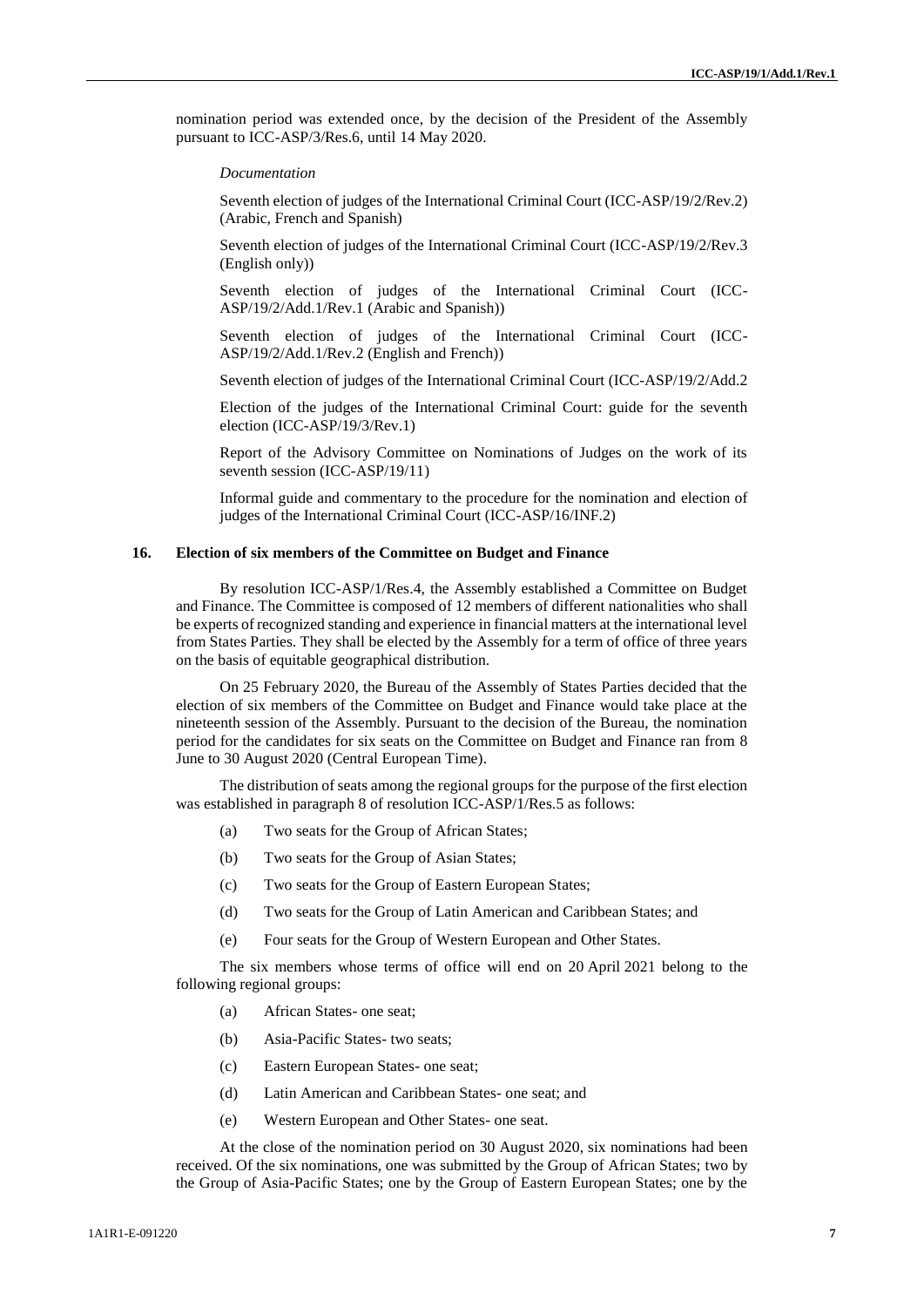Group of Latin American and Caribbean States; and one by the Group of Western European and other States.

The members will be elected for three-year terms commencing on 21 April 2021 and ending on 31 December 2023, in accordance with the 12 November 2019 recommendation of the Bureau [\(https://asp.icc-cpi.int/iccdocs/asp\\_docs/ASP18/ICC-ASP-](https://asp.icc-cpi.int/iccdocs/asp_docs/ASP18/ICC-ASP-18-Bureau-10.pdf)[18-Bureau-10.pdf](https://asp.icc-cpi.int/iccdocs/asp_docs/ASP18/ICC-ASP-18-Bureau-10.pdf) )

# *Documentation*

Election of members of the Committee on Budget and Finance (ICC-ASP/19/6)

#### **17. Consideration and adoption of the budget for the nineteenth financial year**

In accordance with article 112, paragraph 2(d), of the Rome Statute, the Assembly shall consider and decide on the budget of the Court.

Regulation 3 of the Financial Regulations and Rules of the Court provides that the Registrar shall prepare the proposed programme budget for each financial period and submit it to the States Parties as well as to the Committee on Budget and Finance for consideration. The Committee shall make the relevant recommendations to the Assembly.

At its third session, the Assembly endorsed the recommendation of the Committee that the Court should include in future performance reports data on financial performance and results achieved rather than outputs. This information should be submitted annually to the Assembly through the Committee either in the draft programme budget or in a separate performance report.<sup>11</sup>

#### *Documentation*

Report on activities and programme performance of the International Criminal Court for the year 2019 (ICC-ASP/19/7)

Report of the Court on Human Resources Management (ICC-ASP/19/4)

Report of the Committee on Budget and Finance on the work of its thirty-fourth session (ICC-ASP/19/5)<sup>12</sup>

Proposed Programme Budget for 2021 of the International Criminal Court  $(ICC-ASP/19/10, and Corr.1)^{13}$ 

Report of the Committee on Budget and Finance on the work of its thirty-fifth session  $(ICC-ASP/19/15)^{14}$ 

Report of the Registry on the approximate costs allocated so far within the Court in relation to referrals by the Security Council (ICC-ASP/19/17)

Report of the Bureau on the Budget sub-topics of Budget Management Oversight and Premises (ICC-ASP/19/31)

Proposed Programme Budget for 2021 of the International Criminal Court – Executive Summary (ICC-ASP/19/INF.3)

# **18. Consideration of the audit reports**

Regulation 12 of the Financial Regulations and Rules provides that the Assembly shall appoint an Auditor to conduct audits in conformity with generally accepted common auditing standards, subject to any special directions of the Assembly and in accordance with the additional terms of reference set out in the annex to the Financial Regulations and Rules.

At its tenth session, the Assembly endorsed the Committee's recommendation to appoint *la Cour des comptes* (France) as the new External Auditor of the International

<sup>11</sup> *Official Records … Third session … 2004* (ICC-ASP/3/25), part II.A.8 (b), para. 50, and part II.A.1, para. 4.

<sup>12</sup> *Official Records… Nineteenth session…. 2020 (*ICC-ASP/19/20), vol. II, part B.1.

<sup>&</sup>lt;sup>13</sup> Ibid., part A.

<sup>&</sup>lt;sup>14</sup> Ibid., part B.2.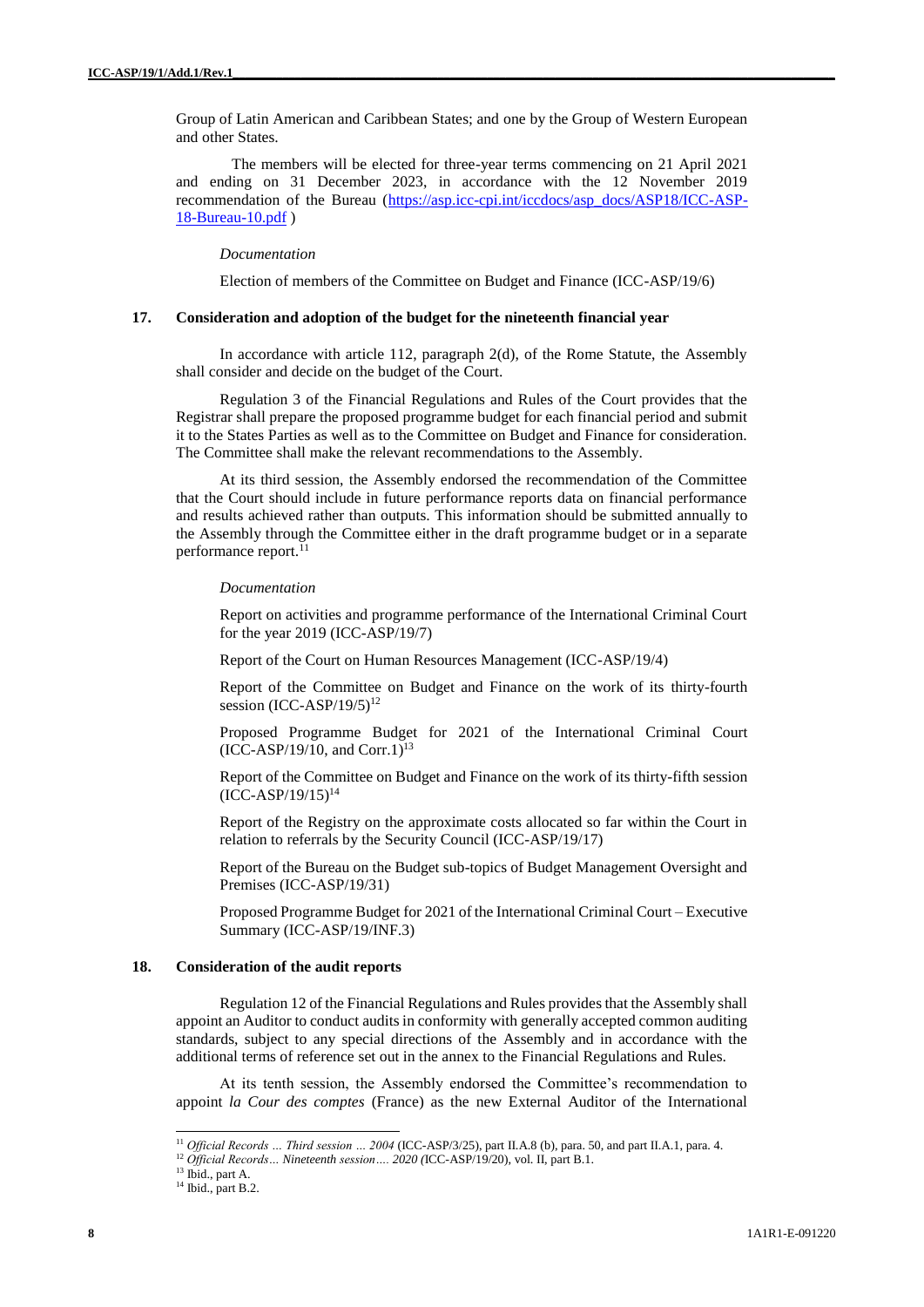Criminal Court and the Trust Fund for Victims for four years starting with the financial year 2012.<sup>15</sup> At its fourteenth session, the Assembly agreed to extend the term of the External Auditor by two years so as to include the financial statements of the Court and the Trust Fund for Victims for 2016 and 2017, and decided to expand the scope of that mandate by including performance audits.<sup>16</sup> At its fifteenth session, the Assembly agreed to extend the term of the External Auditor by a further two years so as to include the financial statements of the Court and the Trust Fund for Victims for 2018 and 2019.<sup>17</sup> At its eighteenth session, the Assembly agreed to extend the term of the External Auditor for a further year, so as to include the financial statements of the Court and the Trust Fund for Victims for 2020. 18

In accordance with regulation 12.7, the External Auditor shall issue a report on the audit of the financial statements and relevant schedules relating to the accounts for the financial period. In accordance with regulations 12.8 and 12.9, audit reports, before their submission to the Assembly, are subject to examination by the Registrar and the Committee on Budget and Finance. The Assembly considers and approves the financial statements and audit reports forwarded to it by the Committee.

The Assembly will also consider the reports of the Audit Committee on the work of its eleventh and twelfth sessions.<sup>19</sup>

#### *Documentation*

Financial statements of the International Criminal Court for the year ended 31 December 2019 (ICC-ASP/19/12)<sup>20</sup>

Financial statements of the Trust Fund for Victims for the year ended 31 December 2019 (ICC-ASP/19/13) 21

#### **19. Appointment of the External Auditor**

The Assembly will take a decision on the appointment of the External Auditor, in light of the recommendations of the Audit Committee and the Committee on Budget and Finance.

At its eleventh session, the Audit Committee recommended that the Assembly appoint the Board of Audit and Inspection of the Republic of Korea as the External Auditor for the financial years 2021-2024. In addition, the Audit Committee recommended that the Committee on Budget and Finance authorize the Registrar to cooperate with the Government of the Republic of Korea in respect of the procurement. At its thirty-fourth session, the Committee on Budget and Finance endorsed the recommendations of the Audit Committee and authorized the Registrar to cooperate with the Board of Audit and Inspection of the Republic of Korea in order to make the necessary arrangements for the procurement of external auditing services, subject to the approval of the Assembly.

#### *Documentation*

Report of the Committee on Budget and Finance on the work of its thirty-fourth session  $(ICC-ASP/19/5)^{22}$ 

Report of the Bureau on the Budget sub-topics of Budget Management Oversight and Premises (ICC-ASP/19/31)

#### **20. Review of the work and operational mandate of the Independent Oversight mechanism**

At its twelfth session, the Assembly of States Parties adopted the operational mandate of the Independent Oversight Mechanism (IOM)<sup>23</sup> and decided that the work and the

<sup>15</sup> *Official Records … Tenth session* … 2011 (ICC-ASP/10/20), vol. I, part II, para. 10.

<sup>16</sup> *Official Records … Fourteenth session* … 2015 (ICC-ASP/14/20), vol. I, part III, ICC-ASP/14/Res.1, para K.2.

<sup>17</sup> *Official Records … Fifteenth session* … 2016 (ICC-ASP/15/20), vol. I, part III, ICC-ASP/15/Res.1, para K.2.

<sup>18</sup> *Official Records … Eighteenth session* … 2019 (ICC-ASP/18/20), vol. I, part III, ICC-ASP/18/Res.1, para I.2.

<sup>&</sup>lt;sup>19</sup> Available on the website of the Assembly at [http://asp.icc-cpi.int/en\\_menus/asp/AuditCommittee.](http://asp.icc-cpi.int/en_menus/asp/AuditCommittee)

<sup>20</sup> *Official Records… Nineteenth session…. 2020* (ICC-ASP/19/20), vol. II, part C.1.

 $21$  Ibid., part C.2.

<sup>22</sup> *Official Records… Nineteenth session…. 2020 (*ICC-ASP/19/20), vol. II, part B.1.

 $23$  ICC-ASP/12/Res.6, annex.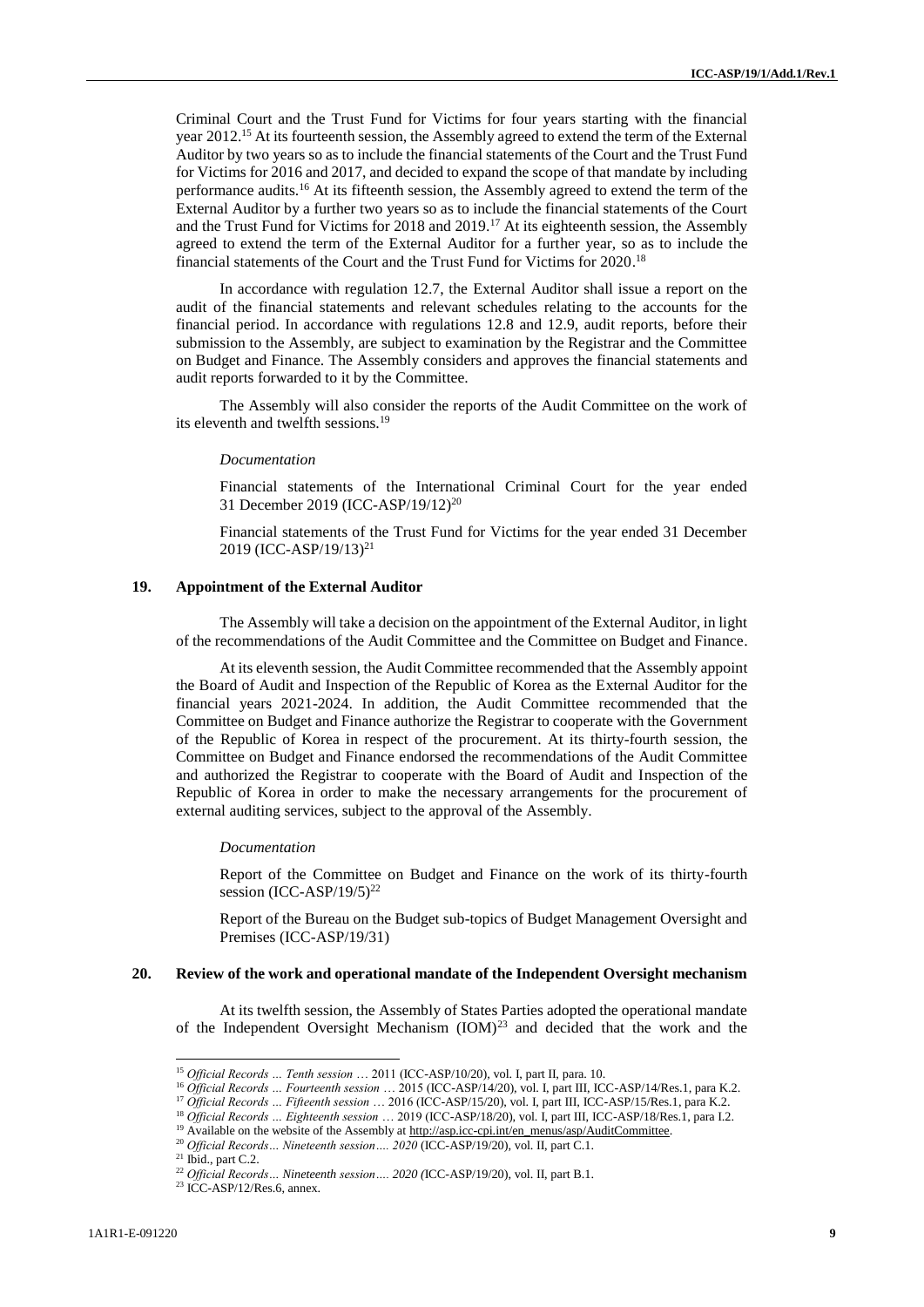operational mandate of the IOM would be fully reviewed at its fifteenth session. In light of the lengthy recruitment process for the Head of the IOM, following which the first Head assumed duty in October  $2015<sub>1</sub><sup>24</sup>$  the Assembly recognized that the review would not be possible at the fifteenth session. In order to give the new Head<sup>25</sup> sufficient time to acquire the necessary experience to properly inform the Assembly's review of its work and operational mandate, the Bureau decided, at its 13 July 2016 meeting, that the review would take place at the seventeenth session of the Assembly, once a reasonable period had transpired with the IOM being properly staffed.<sup>26</sup>

At its sixteenth session, the Assembly recalled the above-mentioned recommendation of the Bureau<sup>27</sup> and decided to fully review the work and the operational mandate of the Independent Oversight Mechanism at its seventeenth session.<sup>28</sup> At its seventeenth session, the Assembly stressed the importance of completing that review and reporting to the Assembly at its eighteenth session.<sup>29</sup> At its eighteenth session, the Assembly requested the Bureau to complete the review of the work and the operational mandate of the Independent Oversight Mechanism, including the consideration of amendments to the mandate to cover investigations of allegations against former officials, and to report thereon to the Assembly at its nineteenth session.<sup>30</sup>

#### *Documentation*

Report of the Bureau on the Review of the work and the Operational Mandate of the Independent Oversight Mechanism (ICC-ASP/19/24)

Annual report of the Head of the Independent Oversight Mechanism (ICC-ASP/19/26)

# **21. Amendments to the Rome Statute and the Rules of Procedure and Evidence**

By resolution ICC-ASP/8/Res.6, the Assembly established a Working Group of the Assembly of States Parties for the purpose of considering, as from its ninth session, amendments to the Rome Statute proposed in accordance with article 121, paragraph 1, of the Statute at its eighth session, $31$  as well as any other possible amendments to the Rome Statute and to the Rules of Procedure and Evidence, with a view to identifying amendments to be adopted in accordance with the Rome Statute and the Rules of Procedure of the Assembly of States Parties.

The Assembly will consider the report of the Working Group.

#### *Documentation*

Report of the Working Group on Amendments (ICC-ASP/19/28)

# **22. Cooperation**

By resolutions ICC-ASP/15/Res.  $3^{32}$  and ICC-ASP/15/Res.  $5^{33}$  the Assembly requested the Bureau to maintain a facilitation of the Assembly of States Parties for cooperation to consult with States Parties, the Court, other interested States, relevant organizations and non-governmental organizations in order to further strengthen cooperation with the Court.

*Documentation*

Report of the Bureau on cooperation (ICC-ASP/19/33)

<sup>&</sup>lt;sup>24</sup> Resigned effective 10 December 2017.

 $25$  Assumed duty on 1 November 2018.

<sup>26</sup> [https://asp.icc-cpi.int/iccdocs/asp\\_docs/Bureau/ICC-ASP-2016-Bureau-05-13Jul2016.pdf.](https://asp.icc-cpi.int/iccdocs/asp_docs/Bureau/ICC-ASP-2016-Bureau-05-13Jul2016.pdf)

<sup>&</sup>lt;sup>27</sup> ICC-ASP/16/Res.6, para. 120.

<sup>28</sup> Ibid, annex I, para. 15.

<sup>29</sup> ICC-ASP/17/Res.5, para 134.

<sup>30</sup> ICC-ASP/18/Res.6, annex I, para. 15.

<sup>31</sup> *Official Records … Eighth session …* 2009 (ICC-ASP/8/20), vol. I, annex II.

<sup>32</sup> Para. 31.

<sup>33</sup> Annex I, para. 3 (h).